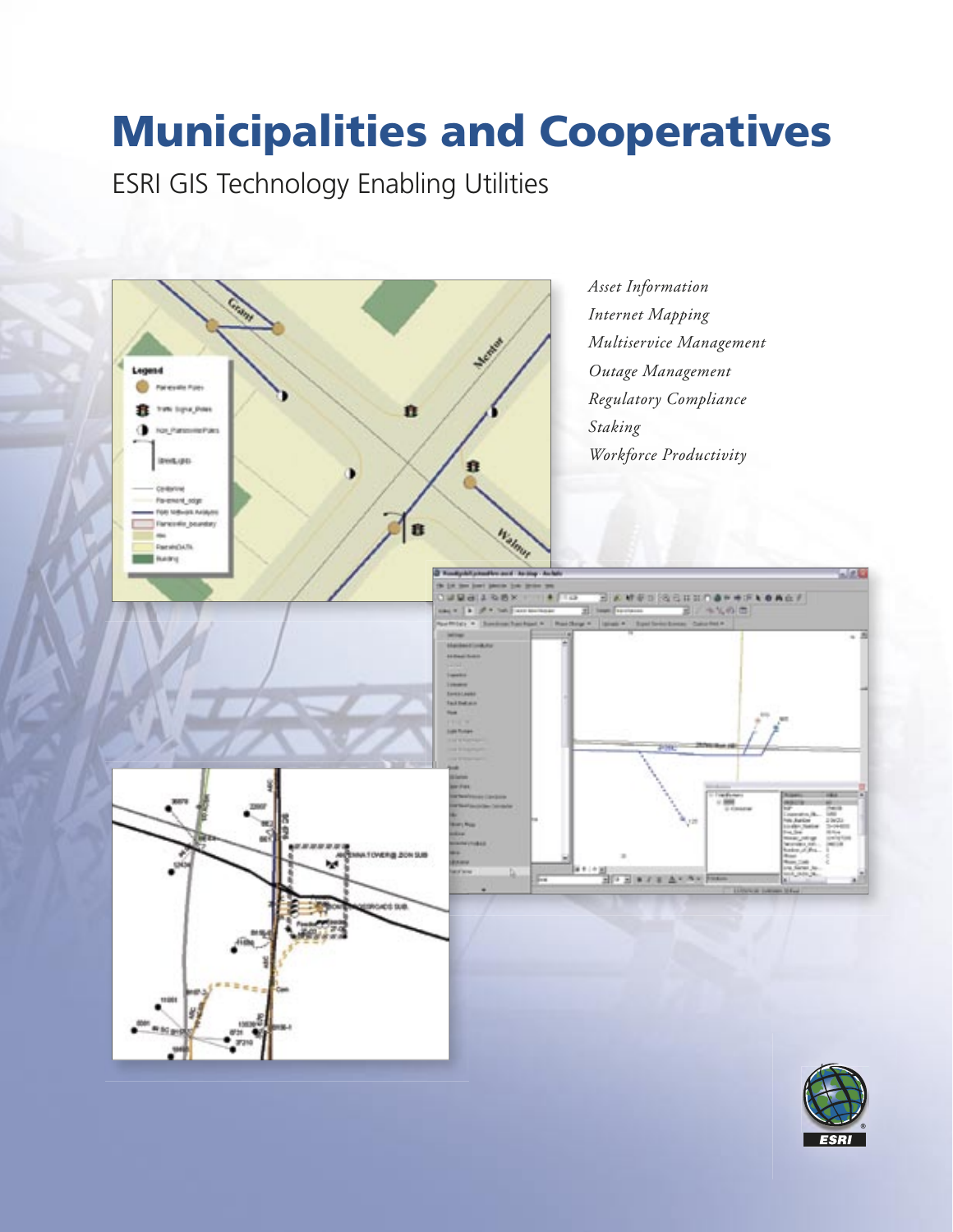### ESRI Technology

*ESRI GIS Technology Enabling Utilities*

Municipal utility services and cooperatives are using new business strategies to better manage and improve utility services. Geographic information system (GIS) technology offers utility organizations a method of quickly accessing and producing maps, leveraging database information, and automating work processes. ESRI<sup>®</sup> GIS software is an open system conforming to information technology standards. Therefore, it can be adapted to a variety of constructs and respond to endless combinations of requirements and operations management tasks.

ESRI's software developers and business partners work together to help electric and gas utilities derive benefit and value from

- Improved service delivery and management efficiencies
- Efficient design and management of facilities
- Data sharing that supports decision making
- Collaborative efforts
- Decreased redundancy
- Visualization of data to create new information
- Support for daily work flows throughout the utility

*Since 1969, ESRI has been helping people solve real-world geographic problems. A pioneer in geoprocessing tools, ESRI is wholly dedicated to GIS technology. Today more than 100,000 organizations around the world use ESRI software because it uses the leading ideas in technology for geographic information management.*





*A trace down from device map shows the primary lines to the connected consumers.*

*Pole inventory map*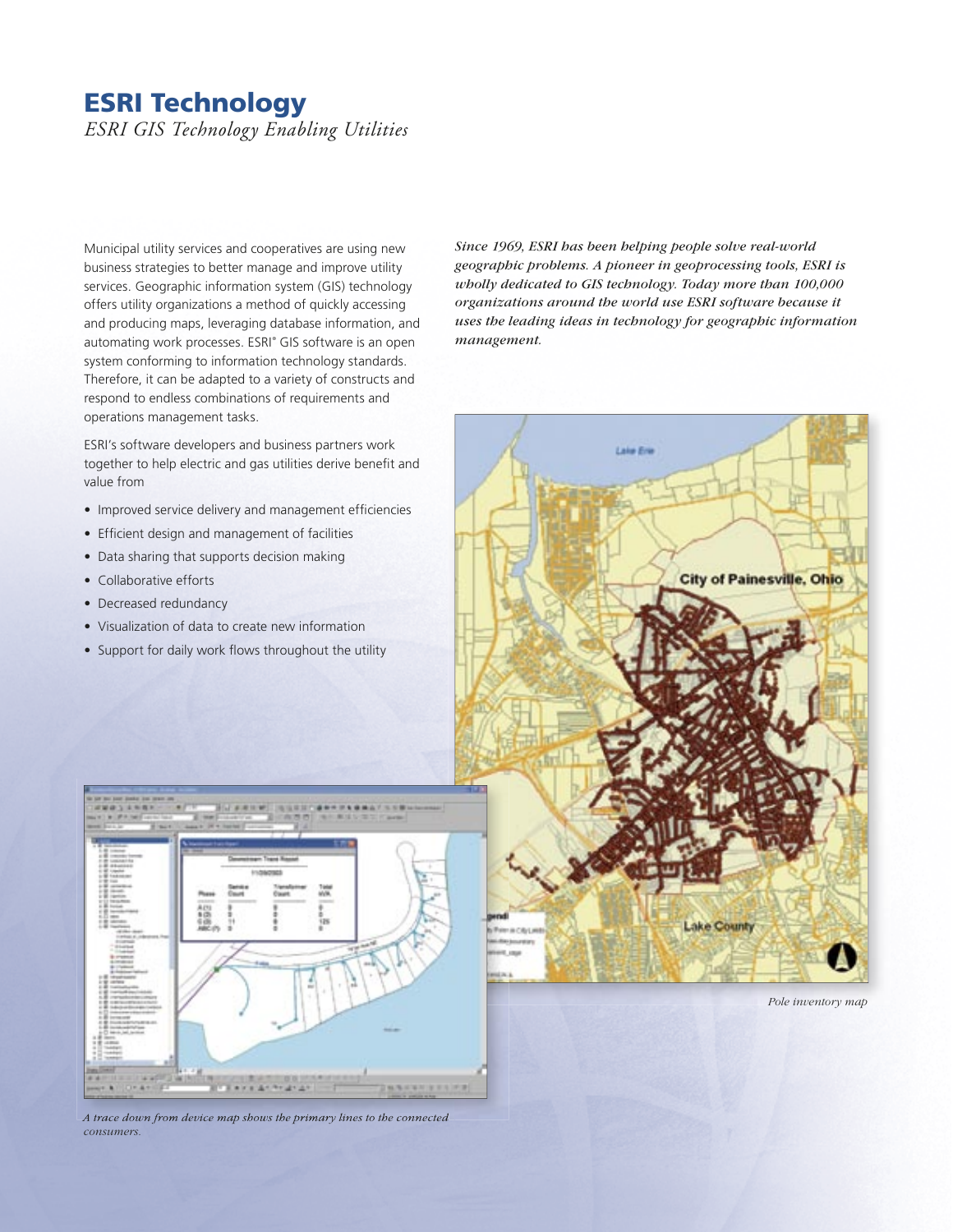# Getting Started

*A Framework for Utility Management*

ESRI has worked with the electric and gas community to support an effective and efficient framework for utility management. Together, this group has created data models that streamline system design for utilities, making GIS more accessible to cooperatives and municipalities with limited budgets. Data models are practical templates for implementing GIS projects. ESRI also works with national and international organizations, such as the National Rural Electric Cooperative Association (NRECA), to develop geospatial data standards and encourage interoperability between systems.

NRECA promotes the data and interface standard MultiSpeak™, which is the development component for the common data model for software regularly used by municipal and cooperative electric distribution facilities. Through a partnership with Origin GeoSystems, a part of Power Delivery Associates (PDA), ESRI offers the ArcGIS® energy model MultiSpeak. Utilities that use the MultiSpeak data and interface standard are able to foster the development of software that can be integrated without the need for custom interfaces. It is available at Origin GeoSystems' Web site www.origingeosystems.com.



#### Case Study—City of Mesa, Arizona

The city of Mesa Electric Division in Arizona migrated from its old GIS to ESRI's ArcGIS and Miner & Miners' ArcFM™ MultiSpeak solution. The city of Mesa Electric Division also provides water, wastewater, and gas utility services to the greater Mesa area. The city's decision to migrate was based on the need to better support the city's various business requirements. Staff members believe that ArcGIS and ArcFM MultiSpeak technology gives them the flexibility to integrate future systems, and the associated data model provided the level of detail needed for their business operations. With the updated system in place, the city can better manage, integrate, and maintain its data.

The implementation of the new GIS project required data migration. This included data cleanup efforts to improve the accuracy and consistency of the system data. The tools in ArcEditor™ and ArcFM enable the city to quickly identify and correct data issues such as disconnected sections, loops, and double-feeds. For example, ArcFM Feeder Manager uses ArcFM auto updaters to update the feeder identification and other feeder-related information for all features.

#### ArcGIS Data Models for the Utility Industry

- Electric Distribution
- Electric Transmission
- Gas Distribution
- Energy Utilities MultiSpeak
- Land Parcels
- Pipeline
- Telecommunications
- Water Utilities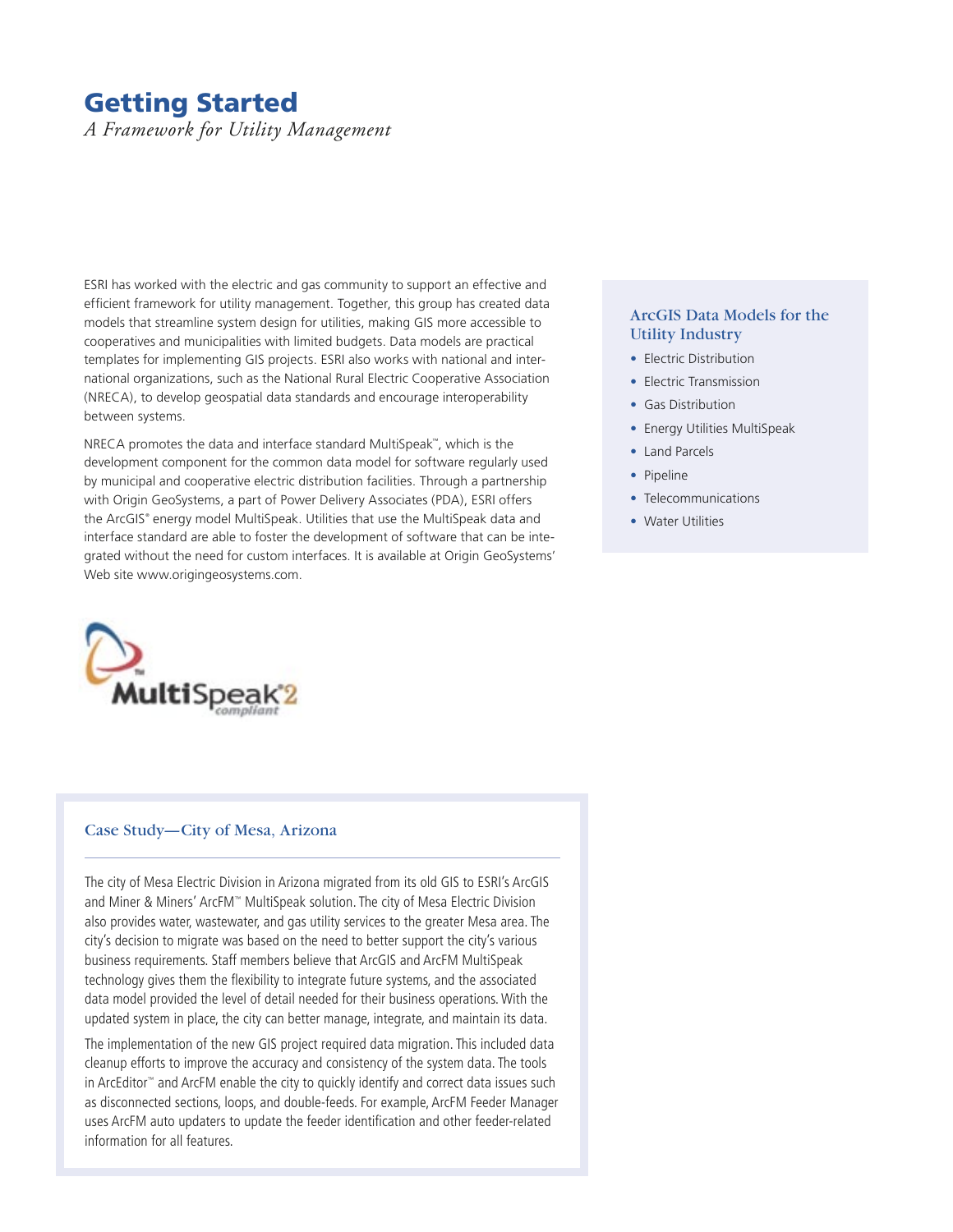## The GIS Work Flow Advantage

ESRI's GIS is database oriented and, thus, handles data in a single, seamless database, called a geodatabase, rather than a cache of tiles. The geodatabase can be accessed by multiple users in the office, in the field, or via the Internet using ESRI's ArcGIS Desktop, ArcGIS Server, and mobile products. Utilities are taking advantage of the new streamlined work flow capabilities available through ESRI's GIS software.

#### Case Study—Fort Pierce Utilities Authority, Florida

The Fort Pierce Utilities Authority (FPUA) recently migrated some of its electric CAD operations into GIS and currently maintains a dual CAD and GIS system. FPUA employs approximately 250 people who serve more than 24,000 electric, 15,000 water, 12,000 wastewater, and 4,700 natural gas customers in Fort Pierce and portions of St. Lucie County, Florida. FPUA wanted a system that worked with an intelligent technology database. Because the utility had a limited initiating budget, engineers chose to do the CAD data conversion in-house. They also believed that by doing their own conversion, they would gain very strong understanding of how GIS works.

ESRI demonstrated how FPUA users could convert their data; put it into a geodatabase; and apply GIS functionality such as editing, map book production, and symbology. FPUA was able to complete the migration in-house and have the advantage of locating its CAD files in a seamless database. Engineers also implemented ArcSDE®. FPUA's employees built an intelligent database that is object oriented.

ESRI's GIS software has features that enable integration of CAD data despite the differences in data models. ArcGIS, for example, can display CAD data in DGN, DWF, and DWG files directly and in the same map can display the data as GIS layers. ArcGIS symbolizes CAD data as defined in the CAD file. Thus, the user can still see CAD data in the native CAD format. Furthermore, by using certain GIS tools, the data can be adjusted to fit the land base map better.

ArcGIS creates data integrity, which makes data integration a feasible option for other FPUA departments. ArcSDE offers users better productivity. Because of fast access to maps, as well as the data

> behind the maps, ArcSDE also improves data quality control.

With the GIS in place, FPUA is working to bring the natural gas and fiber-optic telecommunication service databases into the GIS as well as to integrate them with the water service and wastewater collection GIS. This will complete the desired goal of an enterprise system. GIS can do complete systemwide tracing, create service area summaries and reports, and offer more automated mapping.



*CAD data is placed into a seamless database so that the existing tiled CAD data can be made to perform seamlessly inside the GIS.*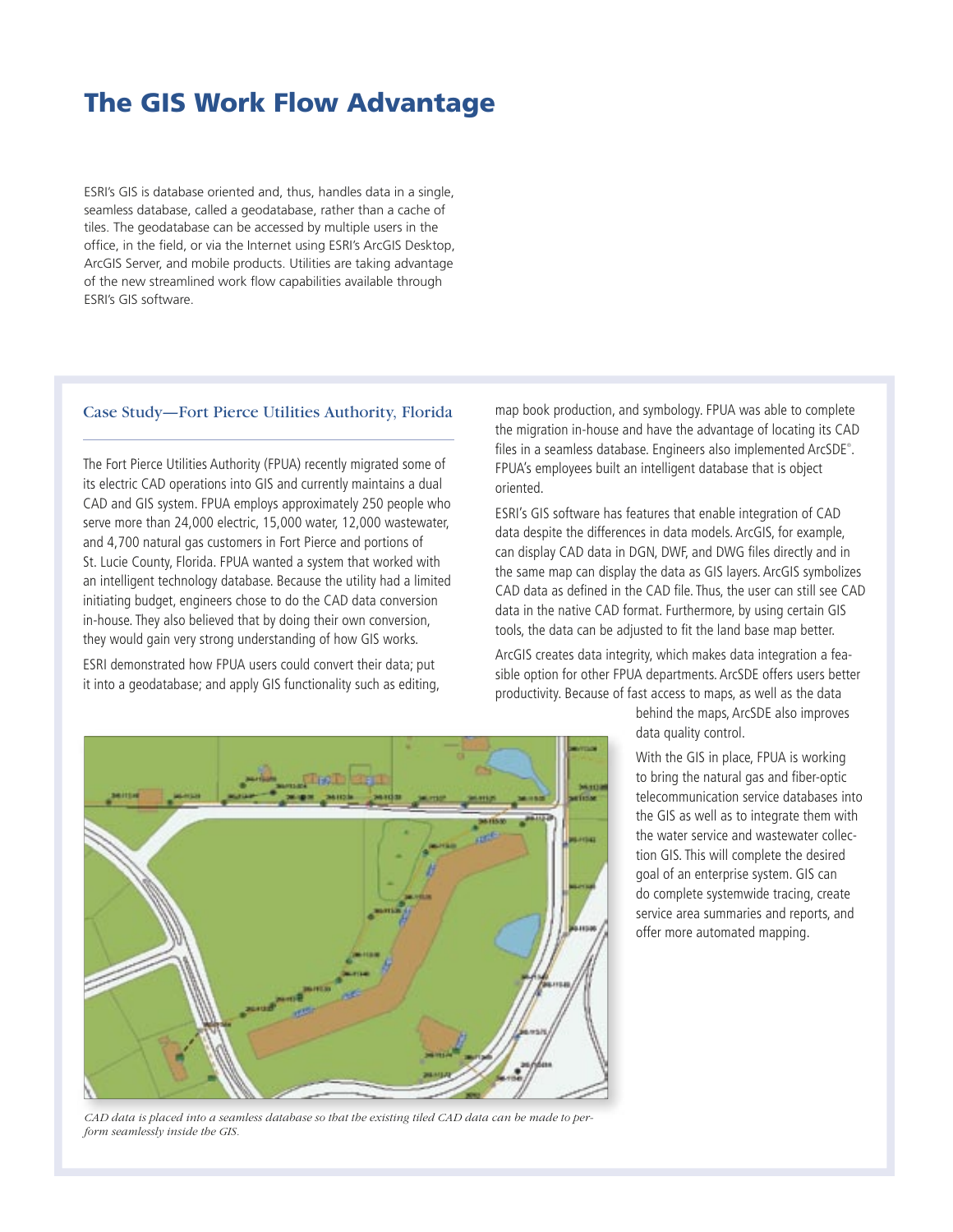#### Case Study—City of Leesburg, Florida

The city of Leesburg, Florida, uses GIS in many of its departments to keep costs low and service quality high. The city's municipal services are launching GIS applications, currently in pilot stages, which are tailored to each service's needs.

Leesburg's different municipal services were on multiple software platforms, and the maps were in a variety of formats. For its new GIS, Leesburg chose to use ESRI products because of the software company's solid reputation. It then added Miner & Miner's ArcFM to its ArcGIS platform for providing facilities management solutions.

A needs assessment indicated that GIS should have a wider user base than originally imagined. It was initially thought that the city's eight-member GIS division would be the principal users. After the needs assessment, it became clear that other departments wanted to use GIS, so the city decided to make GIS available for engineers in the electric and gas departments to use it for network design.

Miner & Miner partnered with ESRI on developing a data model for the city. It is tailored to specifications of all seven utilities. For example, domain changes were made to show the type of materials that workers use. Also, preferences in terminology were modified to specific department language usage.

The utility group has relied heavily on this function in its CAD environment, so it wanted a strong tracing function. Therefore, designing a tracing application was given priority. Staff is designing the application in-house using Miner & Miner's Designer software. Designer provides an integrated environment for preparing construction work sketches, work flow management, structural and network analyses, automated layouts, and job cost estimates. It provides an automated means to update the baseline corporate GIS database based on changes to the electrical, gas, and water distribution facilities shown on a work sketch. This helps engineers create different versions for planning, extending lines, and so forth.

The city of Leesburg contracted out the facility's inventory with Southeastern Reprographics, Inc. (SRI), who recorded facility data using GPS. This helps staff members see results right away because they can lay data over aerial photography and see how well it matches. This has been useful for making adjustments.



*Network gas lines layered on aerial photograph*

#### Case Study—Gibson Electric Membership **Corporation**

Gibson Electric Membership Corporation (EMC) in Trenton, Tennessee, made the move from paper to digital maintenance of its asset management data. By migrating from another GIS to ESRI software, the co-op now has a system with flexibility, interoperability, and rich functionality. Gibson EMC also wanted a flexible map viewing solution that could be used by customer service representatives, engineering, dispatch, field personnel, and staking technicians and offer functionality specific to their job functions. Embedded GIS applications that support daily work routines were the answer.

Gibson EMC uses the Patterson & Dewar Engineers (P&D) PDMap-GIS software program for the update and maintenance of Gibson EMC's AM/FM/GIS data. Using ESRI's ArcGIS Engine software, P&D was able to deliver PDView, a viewing software solution specifically designed to view its current geodatabase.

Now Gibson EMC is able to view spatial data in the office or in the field. A key advantage of using PDView for this solution is that now it is possible to perform functions previously unavailable in many viewers. The viewer solution gives users the ability to trace,

find upline devices, perform complex spatial searches, link to other data systems, log outages, and print maps all from a central viewing product.

With ESRI's ArcGIS Engine, program developers such as P&D can use the programming objects associated with many ESRI core products. Gibson EMC plans on taking full advantage of this new technology by working with ESRI and P&D to implement an outage (PDOutage) and staking (PDStake) solution being built using the same ArcGIS Engine.



*PDMap Viewer tool is built using ArcGIS Engine developer software.*

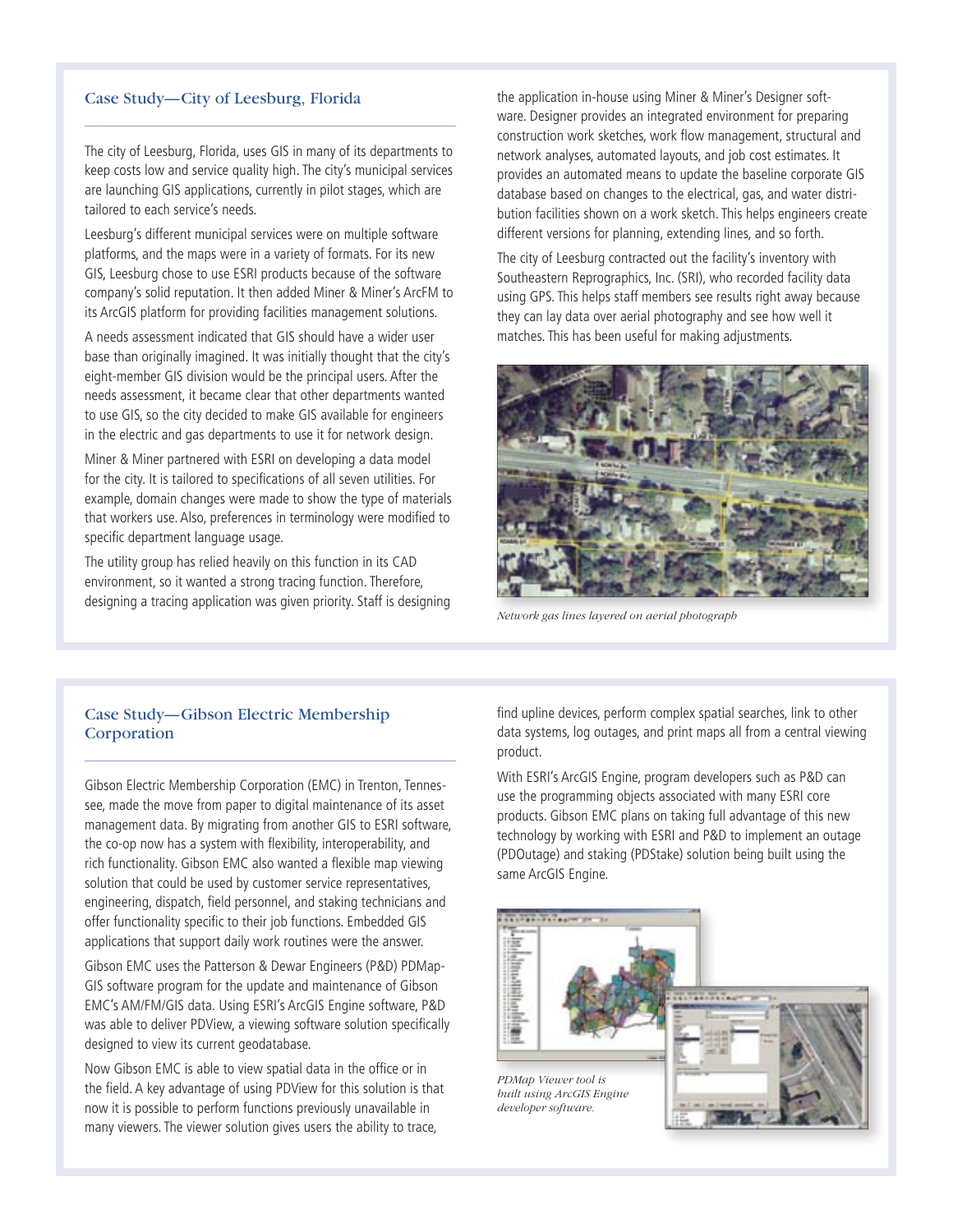### Asset Management and Regulatory Compliance

Power companies are required to comply with environmental regulations, inspection directives, dig programs, tax laws, and many other agency mandates. Companies can leverage their databases with GIS technology to meet the demands of these mandates and provide regulatory agencies with compliance information.

#### Case Study—City of Painesville, Ohio

Municipally owned electric systems need to comply with government reporting guidelines. The Government Accounting Standards Board (GASB) has issued guideline 34 that requires detailed financial statements about the full cost of providing services. Utilities and public works agencies need to produce acceptable methodologies and practices for infrastructure maintenance to support the reporting and depreciation requirements of GASB 34. An infrastructure inventory for the past 20 years is also included in the requirement.

The city of Painesville, Ohio's utility services include water, electric, storm water, and sewer services. The city has set up a system for government regulation compliance by using GIS. The windfall of meeting the government requirement is that Painesville's GIS also supports asset management for electric operations, system maintenance, and capital improvement planning.

The city contracted with Metcalf & Eddy (M&E) to implement a GIS for utility management built on ArcGIS. The first GIS project was for sewer services. Its success led to applications for electric and water services. M&E set up the GIS database structure using ArcSDE. A utilities data collection service, TransMap Corporation, performed citywide infrastructure data inventory including manholes, utility poles, roadway systems, traffic signals and signage, fire hydrants, and so forth.

A pole inventory included poles both inside and outside city limits. Pole information was gathered on handheld computer devices with ArcPad® and GPS. The pole inventory list includes pole tag information, pole type, attachment types, number of primary and secondary wires, and line voltage.

To meet the GASB cost-out requirement, Painesville uses a publicly available materials cost index history. This cost is input to the GIS model along with other tables containing infrastructure information. Tables are related to each other using common identification features. GIS connects the tables to a basemap to produce infrastructure map data layers.

Beyond regulatory compliance, GIS provides other benefits. With the pole inventory data, the city can manage and audit joint pole use, thereby increasing revenues. The infrastructure inventory can be used to create an accurate GIS circuit map. GIS is also proving useful for Painesville's capital improvement planning. For example, it can be used to estimate a projected road replacement cost.

In Phase 2, the city will complete inventories of the sanitary sewer system, the storm sewer system, and the municipal water system. In Phase 3, the city plans to implement an automated work order system. The city is also considering GIS as a spatial analysis tool for public safety, land use and environmental planning, economic development, and capital planning for infrastructure maintenance. Because GIS supports many city functions, Painesville is developing management strategies for coordinating data flow between multiple agencies.



*Pole inventory map*



*A citywide infrastructure map shows many city service departments with detailed asset information.*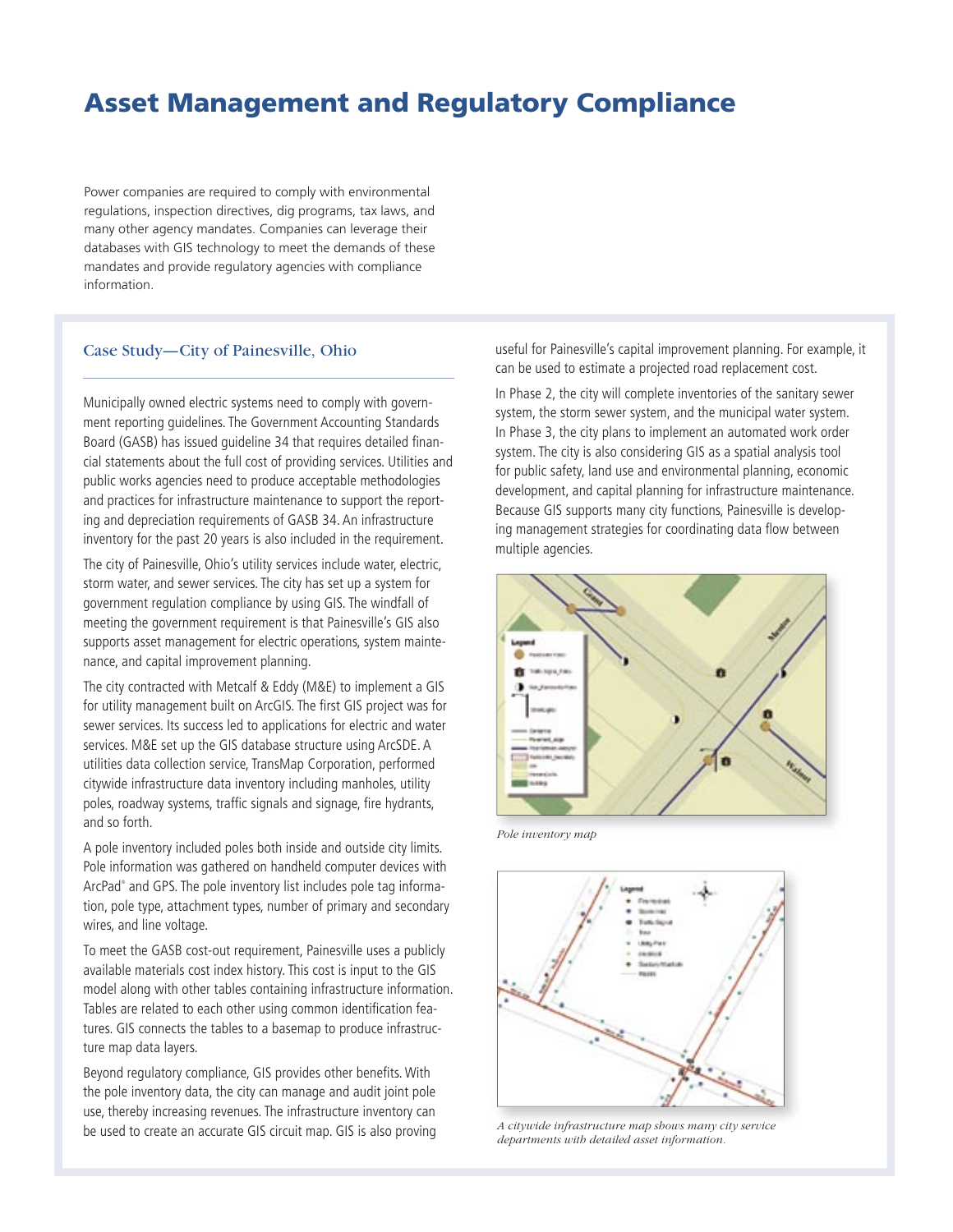## **Multiservices**

#### Case Study—Truckee Donner Public Utility District, California

Truckee Donner Public Utility District (PUD) provides electric and water service to the town of Truckee, located in the central Sierra Nevada Mountains in California. It provides electricity and water and is in the process of launching its telecommunication services. Truckee Donner's geodatabase model provides a central, versioned, spatial data repository. It also offers flexibility for integrating other platforms and has advanced modeling capabilities.



#### **Secondary Circuit Analysis**

Miner & Miner's (M&M) ArcFM Secondary Circuit Analysis tools help engineering staff members determine the optimal transformer size based on the number of customers and size of the businesses served by that transformer. It also helps staff members determine transformers that may be overburdened.



#### **ArcGIS Schematics**

The ESRI ArcGIS Schematics extension uses electrical network data to generate one-line schematic diagrams of electric circuits.



#### **Feeder Manager**

M&M's Feeder Manager directs every aspect of Truckee Donner's electric utility model. It determines flow direction and connectivity and enforces network business rules.



#### **Pole Analysis**

Truckee Donner maintains more than 6,000 distribution and secondary poles. Its electric model contains pole and attachment information on each pole, allowing engineering staff to conduct analysis to determine the structural integrity and guy placement for each pole. The utility also models the phase configuration on the cables attached to poles.



#### **Advantica SynerGEE**

Advantica SynerGEE provides an electric network analysis tool helpful in circuit analysis and switching scenarios. The GIS model allows data to be exported quickly and easily to the SynerGEE tool, negating the need to maintain duplicate data.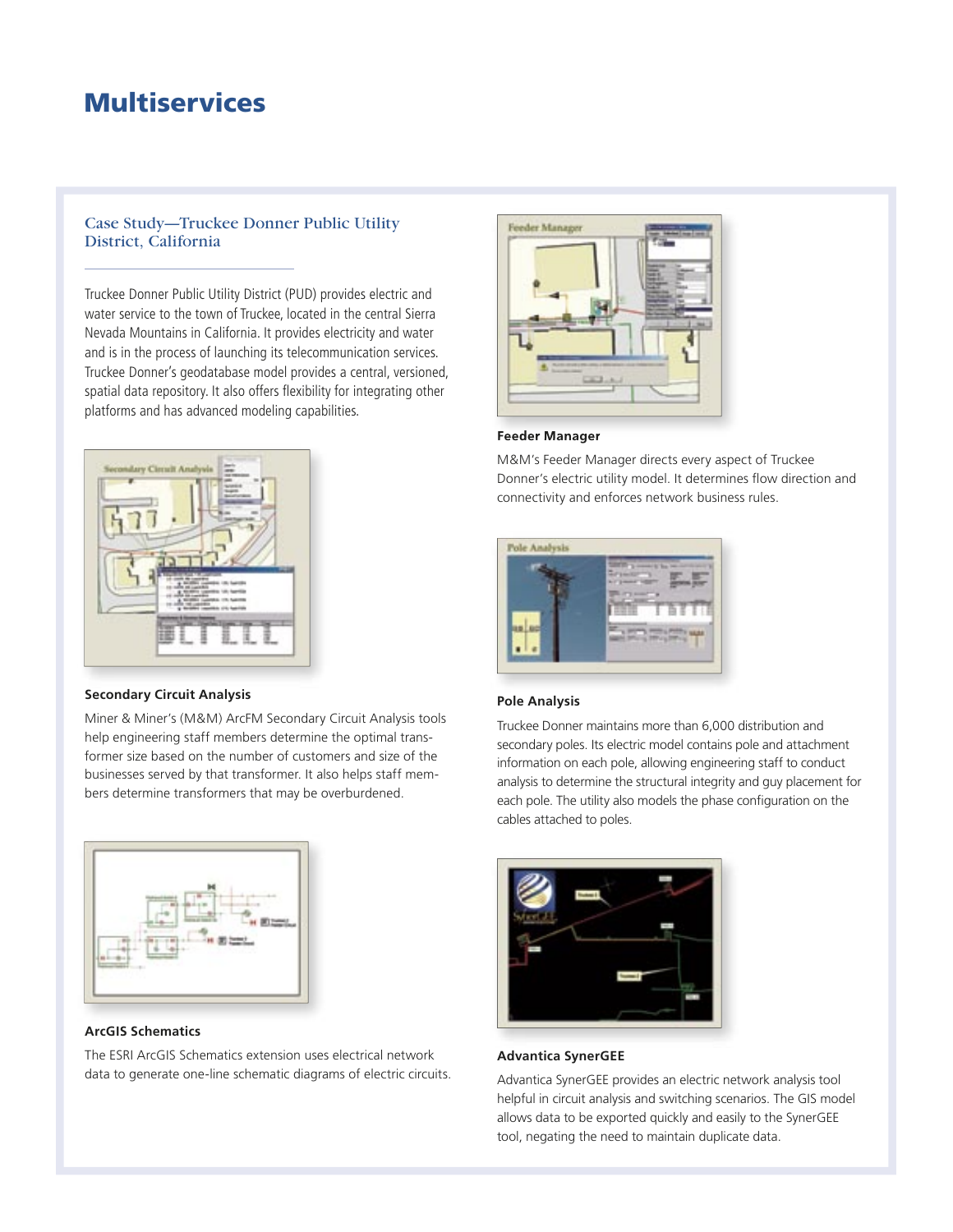### GIS in the Field

Combining GIS with mobile technologies, such as global positioning systems, synchronizing technologies, and automated vehicle location systems, provides utilities with mobile solutions that save time, focus resources, and capture accurate data. ESRI's ArcPad supports field data inventory and staking tasks. ArcReader™ provides a digital field map book that can be updated. ArcLogistics™ Route is an efficient fleet management tool. ESRI's mobile solutions bring office technology to the field for work processes such as work tickets, inventory management, and even cost application. GIS mobile solutions enable those working in the field to better service the utility's service territory.



#### Case Study—City of Burbank, California

The electric division of Burbank Water and Power (BWP) is improving the way geospatial information is deployed to and from field personnel by using cutting edge technology for its mobile GIS applications.

The municipality was already using ESRI's ArcGIS software and Miner & Miner's ArcFM for its enterprise GIS. But it was wrestling with the processes of decoding field notes, entering valid information into the geodatabase, and redistributing new paper maps. It found a solution. By taking the Microsoft® Windows XP Tablet PC edition operating system into the field and combining it with GIS and wireless geodatabase connectivity, Burbank Water and Power has placed the power of an enterprise GIS on a device that can be carried in one hand.

Using Tablet PCs equipped with ArcEditor, field-workers create redline notes directly on the map with a digital pen. With ArcEditor, digital ink can be stored inside the map document file (.mxd) or within the corporate geodatabase. Examples of GIS functionality include the ability to make notes about a specific geospatial location, highlight features on a map, sketch shapes that indicate GIS editing tasks are required, create thematic redline layers, and mark the site of a damaged asset or dangerous condition. By using Tadpole Technology gesturing tools, the user quickly and easily navigates and annotates a GIS map, without the use of an awkward keyboard.

Once uploaded to the company's database, the information can be viewed across the enterprise on both Tablet PCs and desktops. To accommodate shared data, Tadpole Technology's GO! Sync™ is used to move the electronic annotations directly into the geodatabase. GO! Sync provides secure data reception and transmission across the network, requiring minimal interaction with the mobile users. Burbank's solution takes advantage of 802.11 wireless network features built into the Tablet PC, ensuring that mobile work teams are provided with accurate, up-to-date geospatial information in the field.

Engineers receive a redline map layer from the file, make edits, and enter them into the geodatabase. The engineer erases the red layer and returns the clean digital map to the field-worker. This dramatically reduces paper printouts, improves data entry, and decreases data update turnaround time. Engineers no longer have to maintain the personal geodatabase on disconnected field units. Instead, GIS maintains it automatically.

Burbank Water and Power has a local area network (LAN) that works with the built-in 802.11 wireless feature of the Tablet PC. This makes it possible for field supervisors to access the enterprise geodatabase in the field. The 802.11 antennas that support wireless communication are strategically set within the 17 square miles of service area. A supervisor enters an antenna zone and performs direct data exchanges between the mobile computer and the company's GIS. The Tablet PC receives an update packet, and in turn, field edits are posted back to the enterprise geodatabase via GO! Sync. The 802.11 wireless antenna can easily serve 50 people at one site. This growth capability is important to the municipality because the city plans to extend the solution to its water and telecommunications services.



*Microsoft Windows XP Tablet PC Edition and ArcMap application*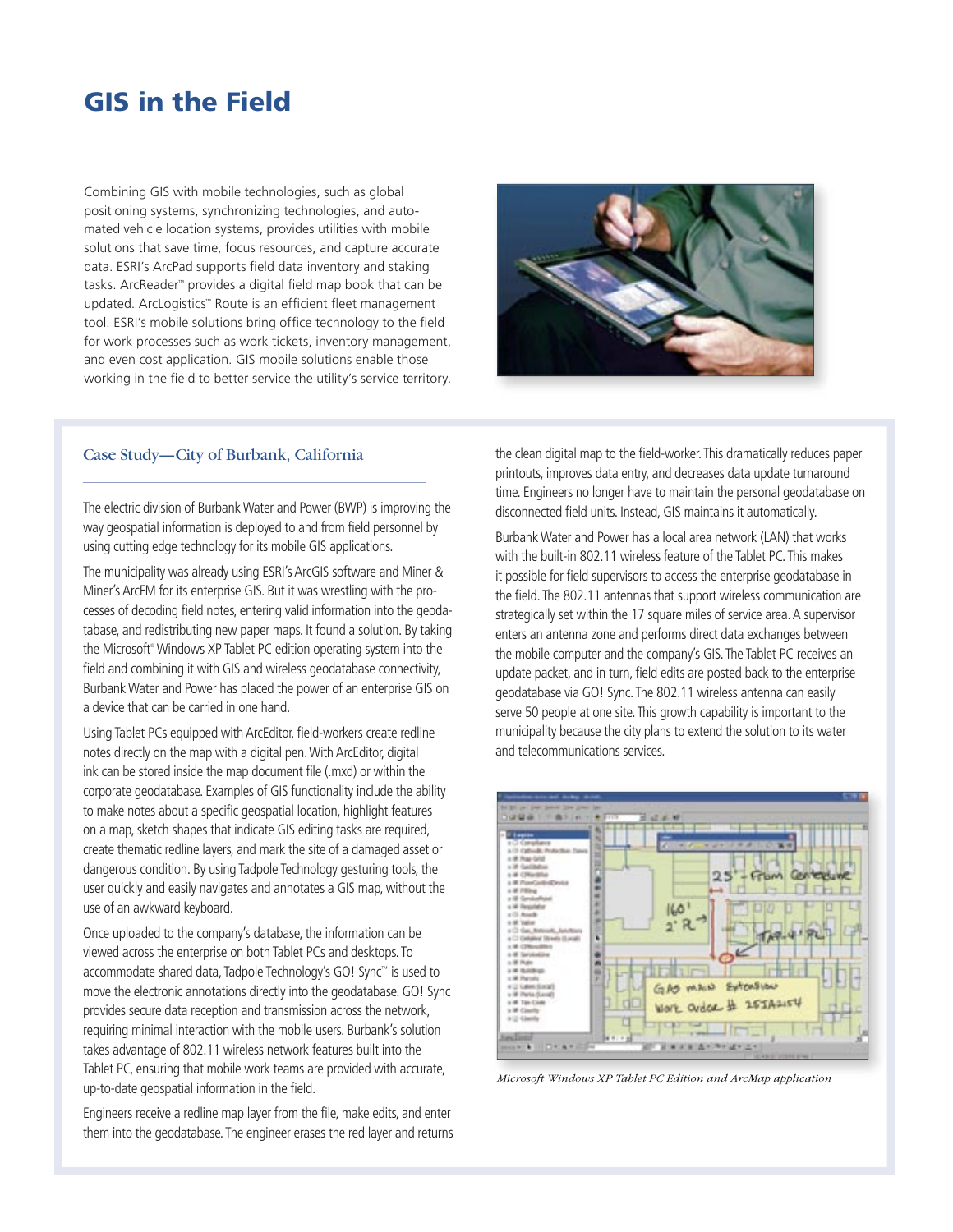#### Case Study—American Samoa Power Authority, South Pacific

The South Pacific islands are located in an area that is vulnerable to dramatic shifts in weather patterns including typhoons, cyclones, and droughts. In preparation for the inevitable typhoons that devastate its island community, American Samoa Power Authority (ASPA) implemented a GIS that supports day-to-day utility operations and will assist the power authority with future storm restoration efforts.

ASPA turned to ESRI for its GIS solution. It also called upon the United Services Group (USG), an ESRI business partner, for its automated staking application ADELINE™. USG helped ASPA convert its legacy system to ArcGIS.

ASPA's asset data was converted to operate in a geodatabase. As part of the conversion, USG also provided a wall-size printed map of the island of Tutuila showing all of ASPA's electric facilities. This was the first time the power authority had the ability to produce a wall

map of the entire island that includes electric facility attributes. USG provided training to staff members on ArcGIS, ArcPad, ADELINE, and the use of GPS equipment.

Today ASPA is staking all new lines and services with the ADE-LINE automated staking software and using the data it collects to keep the ArcGIS system up-to-date. ASPA staff is currently using Microsoft Pocket PC-based GPS collectors and ArcPad to perform a system inventory of the entire island of Tutuila. This data will be used to ensure that ASPA maintains an accurate facility database of everything on its system. Having up-to-date, accurate information readily available helps staff members reduce outage time and manage restoration efforts.

Since very little map data existed, it has been difficult in storm situations to coordinate operations on multiple islands that are several miles apart. ASPA is working hard to collect data for the geodatabase. The utility company will continue its GPS inventory of facility data on other islands of American Samoa and the Marshall Islands.

#### Case Study—Laurens Electric Cooperative, South Carolina

Laurens Electric Cooperative (LEC) uses mobile GIS solutions to improve its field service crews' daily work processes. The cooperative's GIS is built using ESRI, Miner & Miner, and Telcordia Technologies-Geospatial Solutions Group GIS software. LEC's central seamless database is integrated with the customer information system (CIS)/financial software and outage management system (OMS).

LEC found significant benefits to using GIS in the office and decided to extend it into the field. Field crews had been using paper map books to locate assets in the field, and the cooperative had a difficult time keeping the data current and accurate. LEC sought a mobile solution that easily could be used by field-workers, improve data capture, and work seamlessly with the existing GIS. LEC decided on ESRI's ArcPad because of its functionality and low price point.

Telcordia Technologies customized ArcPad to create Field Viewer, a tool for data collection and redline staking. Crews simply plug their field laptops into the network and download updates of the entire service area from the GIS database. Downloading data from the main database takes an average of three minutes. Field-workers use Field Viewer for viewing, querying, and locating assets. Tools such as pan, zoom, and find make access to data at different scales easy. A crew member can zoom to a particular map site, and attribute data is instantly visible at the appropriate scale.

The worker can view substation and associated circuits in coded colors for rapid identification of circuit areas and phases. Field crews can quickly identify power source sites.

Intelligent geographic data that can be edited on the fly in the field saves the crew time in the office. LEC's GIS mobile solution eliminates printed map books, reduces production costs, lowers radio dispatch traffic, and provides its field personnel with the most current view of the facilities network possible.

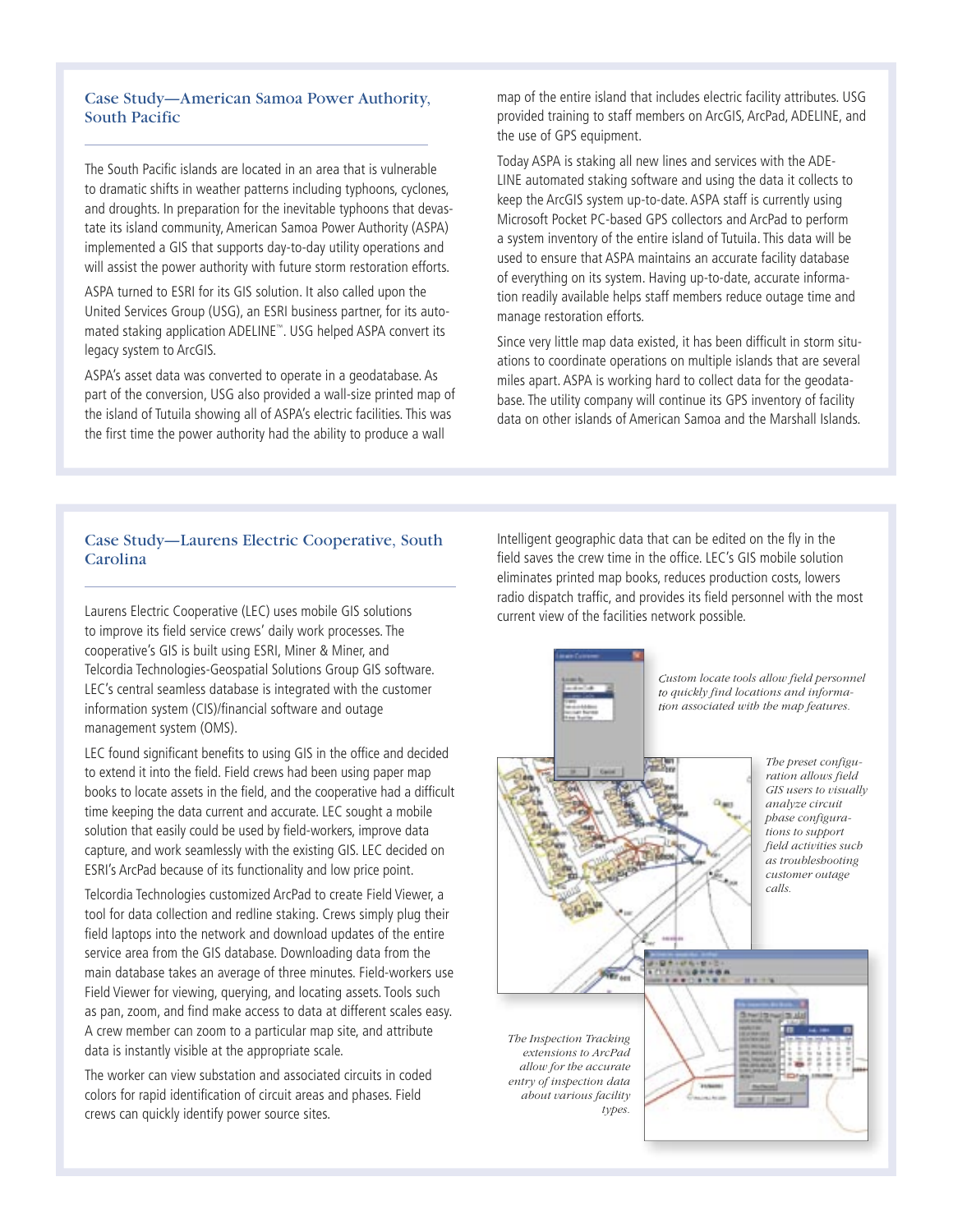### Integration

GIS is considered enterprise when by design it is part of the overall information technology (IT) architecture of the company. This implies that GIS is integrated with the standard corporate systems such as outage management, customer information system, or back-office systems. Therefore, the utility's geospatial database can be leveraged by many users for a wide variety of everyday work tasks. Cooperatives and municipalities are discovering that they can extend the scope of their GIS applications to gain greater return on their GIS investment.

#### Data Interoperability Extension

The ArcGIS Data Interoperability extension eliminates barriers to data sharing by providing direct data access, complex data transformation, and import/export capabilities. The extension allows GIS professionals to easily integrate data from multiple sources, organizations, and formats.



#### Case Study—Lee County, Florida

Lee County Electric Cooperative, Inc. (LCEC), Florida, has a GIS database that is updated in near real time. The outage management system provides maps that show the outage sites, where the trucks are located, and what crews are assigned to various tasks. Using only a device number, a lineman can look at a map and go directly to the affected pole. No addresses are needed. For example, when a pole is hit by a car, the customer response person simply uses the pole's location or device number to access the feature in the geodatabase and see exactly what type of pole it is and what hardware is attached to it. The responder can then assess what needs to be done to isolate the problem and restore power.

LCEC works with UAI, Inc. to automate its meters and interface them with the GIS. The system helps workers locate and verify outages. When a customer calls about having no lights, representatives can see if the customer truly has a power outage or simply needs to reset the breaker. The system shows representatives an outage area and who in that area is or is not experiencing an outage. This enables the cooperative to restore power to large areas more

quickly and also affirms that the power is indeed restored. Thus, representatives do not need to call customers back to see if their power has been restored.



*ArcGIS integrates with the customer information system.*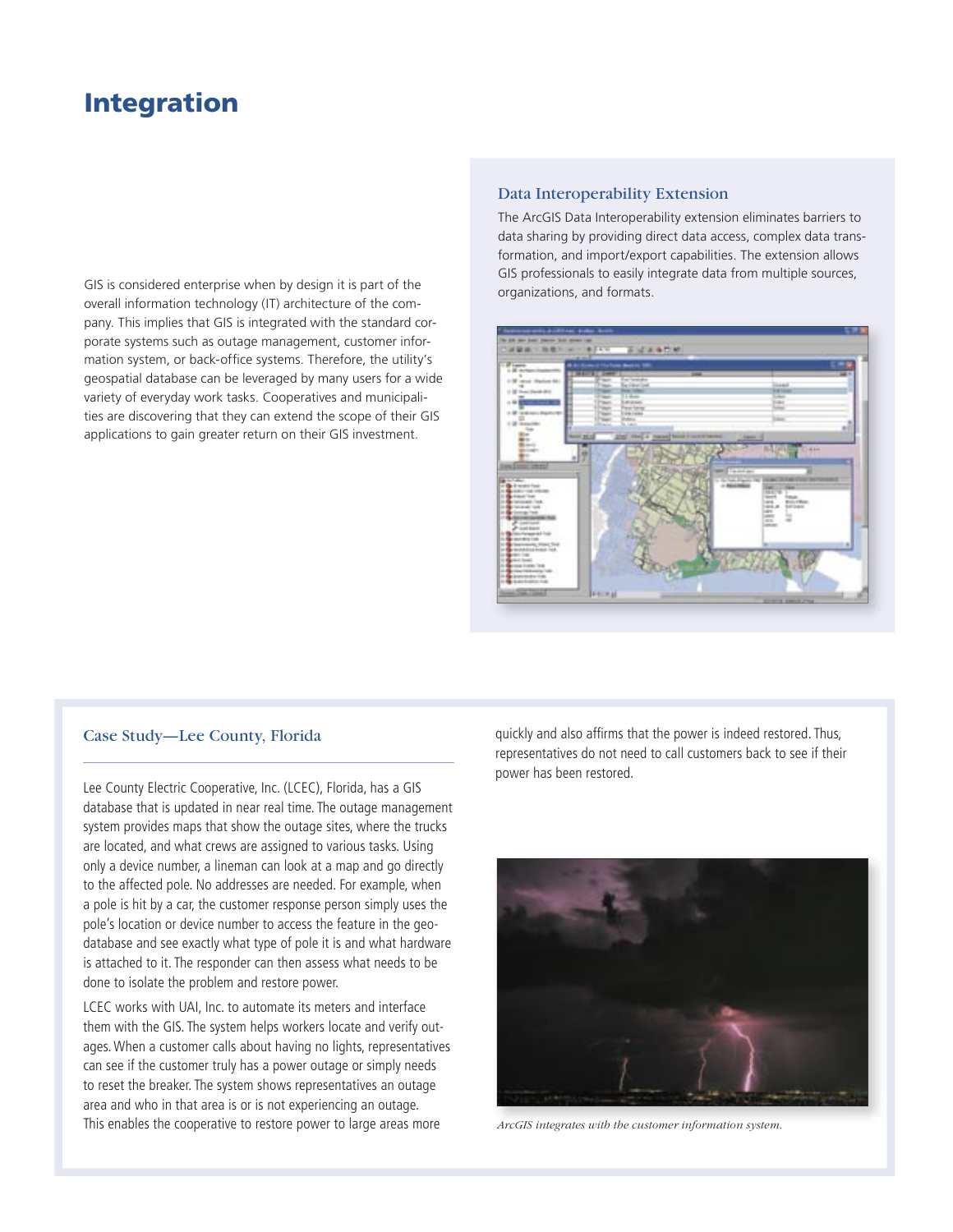#### Case Study—Meeker Cooperative, Minnesota

Meeker Cooperative extends the use of GIS to include facilities management, outage response, staking, field service, vehicle location, and marketing. New applications are always on the Meeker Cooperative GIS workbench. The co-op recently upgraded to ArcGIS 9. Currently, it is working on a GPS project that captures pole inventory data and ties this information to pole testing. It combines cabinet underground inspection data, the regulator database, and customer data. Customer data, such as addresses, phone numbers, and so forth, are useful data for the automated meter reading (AMR) system. Demand information is relayed to field personnel, so they know if transformers are overloaded or underloaded. GIS uses regulator information to show panel types, regulator types, and reclosure information. The co-op's Turtle AMR provides a blink count that indicates the number of times a member has a blink in power. This is tied back to GIS so trends can be mapped. Problematic line segments that have more than two to five blinks in a given period of time are color highlighted (Figure 1).

The outage management system is tied to the Cooperative Response Center, or call center. Outage data is entered either through the automated voice system or by manual entry. Personnel click on the outage map and see which truck has been dispatched to that site (Figure 2).

Meeker is piloting an application that extends GIS to the new automated vehicle location (AVL) system. Dispatch is able to see dynamically on a GIS map where vehicles are located. A GPS unit and a small radio are mounted in a truck. A radio signal is transmitted at a standard 400 MHz frequency back to the office where it is captured with a monitoring program. It is simple and relatively inexpensive.

Field crews are using mobile GIS. All the co-op's trucks have computers that use ArcReader, so field-workers can pull up any set of information they need such as customer information. Transmission is through either a LAN or the in-house wireless network. This makes it possible to update the field-workers' geodatabase as frequently as desired.

The MiniMax staking tool, StakeOut, has become a routine tool for stakers. Staff exports shapefiles from the GIS database and moves them into Stakeout. Field-workers can actually stake using the coop's background maps. This is helpful because staff members do not have to draw background maps, developments, roads, lakes, existing power lines, or existing consumers, which saves time.

The StakeOut application makes it possible to capture field data and facility changes as they happen from the site. Integrating GIS and GPS technology gives a high degree of positional accuracy to the data. GPS points are passed directly to the mapping system. This keeps the database up-to-date.

A memory card drive enables easy data sharing between portable and desktop systems. The field-worker inserts a GPS card into the laptop and the program interfaces with the StakeOut tool. Drivers can see exactly where they are on a GIS map. The tool instantly

updates staking work with submeter accuracy. This makes it possible to stake and use GPS at the same time, providing instant database updates (Figure 3). StakeOut is used to stake 170 to 180 new services a year as well as service upgrades, road jobs, and regular facility upgrades.

GIS is being extended to include member services. For example, registration data for co-op members who attend Meeker's customer appreciation days or annual meetings is entered into the database. GIS plots the addresses of event attendees on a regional map. This shows where event participants are coming from and where the co-op needs to improve advertising efforts.



*Figure 1*

*The blinks in power shown on these maps indicate problem trends in line segments.*



*Outage status and response is coded by color. No power and not dispatched are red. No power and dispatched are blue. Restored power from an outage is green. Personnel click on a blue section to see which truck has been dispatched to the site.*







*A bird's-eye view of Meeker's GPS project shows the amount of work completed.*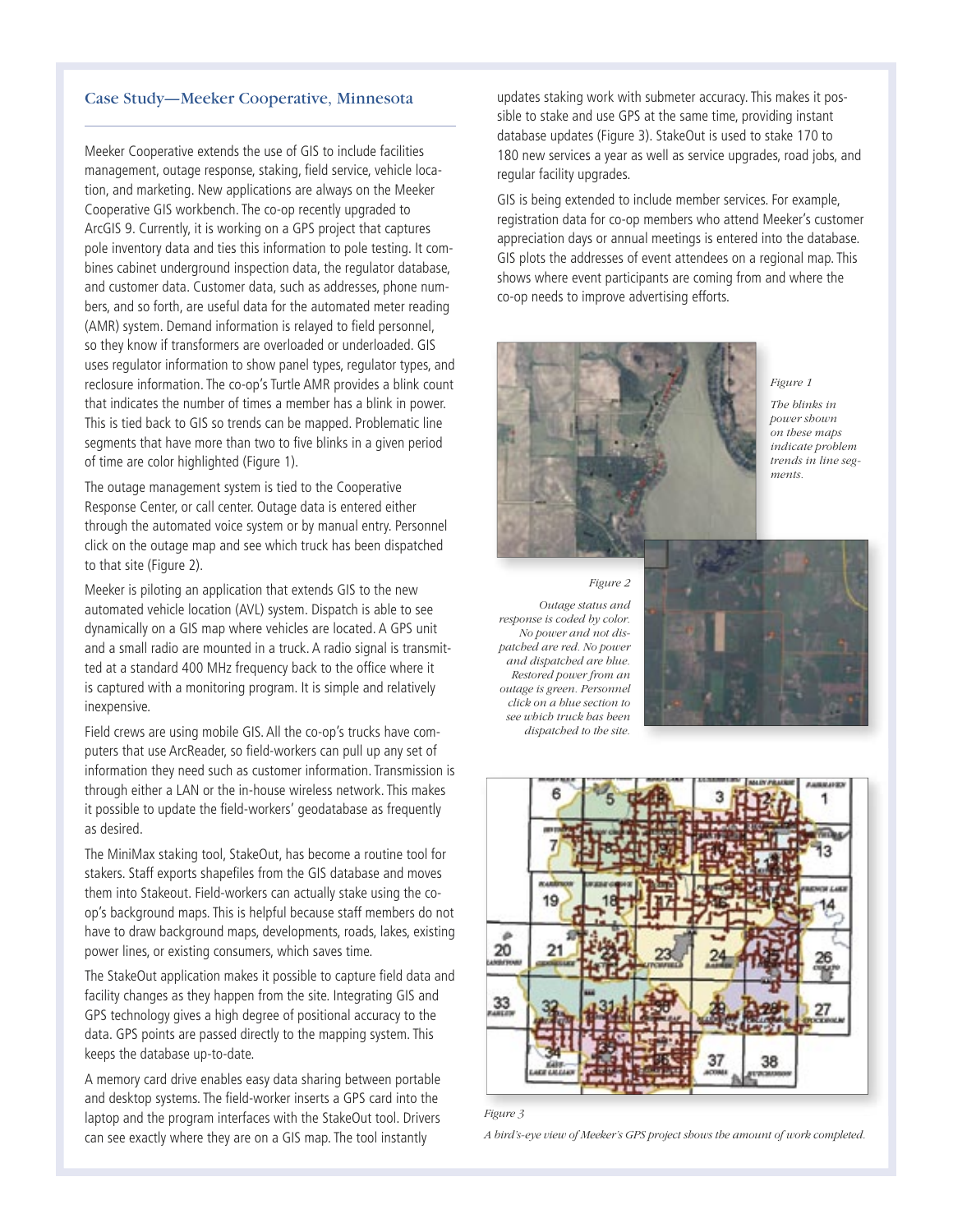### GIS on the Web

GIS can serve spatial information across the Web to tell customers what they need to know about their utility service. A utility network can also transfer vast amounts of information to and from technicians in the field or from department to department. Furthermore, GIS offers multiple combinations of user interaction with GIS.

#### Case Study—Hart Electric Membership Corporation, Georgia

Hart Electric Membership Corporation (EMC) uses GIS to serve the community in many ways. Hart EMC provides electricity to five counties in Georgia, serving more than 32,000 members with approximately 4,500 miles of line. Its Web site (www.hartemc.com) offers information on outages, the weather, economic development, and much more. The ArcIMS® software-supported Web site is accessed by media that relay information about outages and storm damage to the public. In addition, the co-op is a map center for the region. Web site visitors can access general land base maps with layers for roads, railroads, lakes, rivers, and so forth. Fire information is posted for the volunteer fire department. The chamber of commerce uses the site for spatial pictures of the business community. The co-op's GIS-enabled Web site is a vital component of the region's information system. When outages occur, emergency services, public safety, and media people visit the Web site to see the status of outages and restoration of power.

The co-op's GIS operations are based on ESRI's ArcInfo® . The enterprisewide system is useful for facilities management and more. Internally, the co-op uses ArcReader and ArcGIS Publisher to distribute maps to its employees. Engineering, Customer Service, and Operations use GIS.

Hart EMC designed its own outage management system and integrated it with Origin GeoSystems' Origin GIS software, an enterprise GIS solution built on ArcGIS. It automatically creates a model of the Hart EMC electrical system and provides that data to the OMS for outage analysis and tracking.

By using GIS data, Hart EMC's OMS application enables customer service representatives to provide up-to-date outage information to individual customers calling the cooperative. ArcIMS automatically produces maps from GIS and serves them on the Web, enabling Hart EMC's customers and others to access map-based outage information from their browsers. The site visitor sees the magnitude of outages and receives statistics about the number of people out of power, how long outages last, and how many outage calls came into the co-op's call center. ArcIMS directly accesses the spatial database so it can generate maps in near real time (outage maps are updated once every minute). Because the site automatically

manages the public's storm information requests, co-op employees have more time to respond to outages and get the lights back on.

Depending on the reader's needs, Web maps can be specific or general. Outage zones are represented as shaded areas. For example, if a substation is out, the map shades the entire service area of the substation. If the outage is circuit related, a shaded area of the circuit is shown. If the outage is on a line, a 400-foot buffer is drawn from the primary line. If customers reside in the shaded area, they are out of power. In rural areas, service providers' territories are mixed, so power may be off in other power providers' areas. Hart EMC's Web site posts a service provider's map that helps site visitors determine who they need to contact for customer service.



*The community can access the public Web site to see outage management system's outage tracking on a map.*

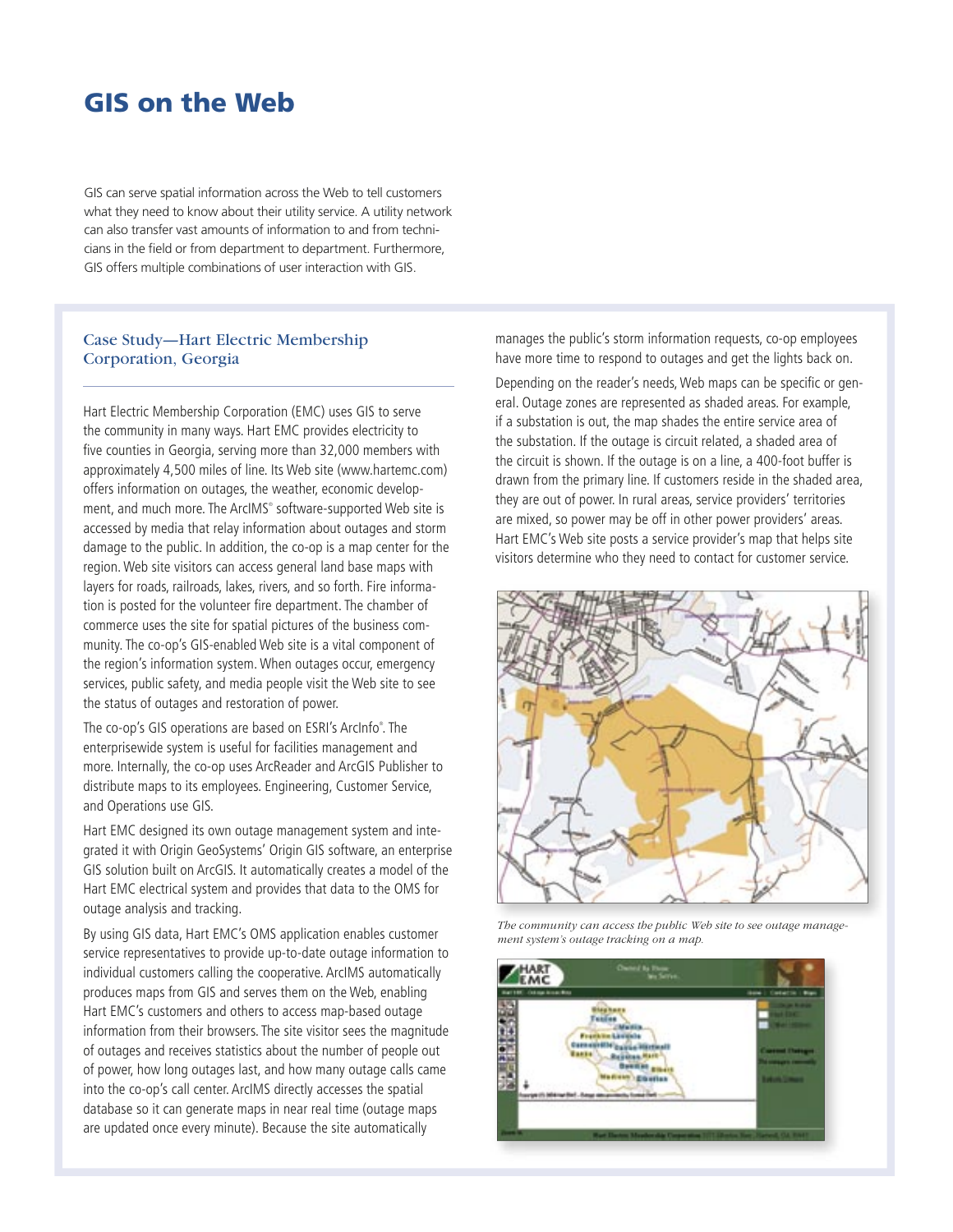# Centers of Excellence

Many cooperatives participate in consortiums that offer technical advantages that a cooperative could not afford or engage in on its own. Similarly, municipal power and gas companies turn to the municipal government administrative initiatives for technological support and direction. These corporate efforts, seeking to perform as centers of excellent technology, work with ESRI's GIS to offer their constituents better management of spatial and related information within an enterprise GIS.

#### Case Study—National Information Solutions Cooperative

As a member–owner of National Information Solutions Cooperative (NISC), Verendrye Electric Cooperative (VEC) sought help for integration of its operations. VEC serves more than 10,000 meters in the six counties surrounding Minot, a 4,000-square-mile area requiring 60,000 poles and 4,000 miles of line in North Dakota. VEC is seen as an innovative electric cooperative, often on the cutting edge of industry technology.

VEC implemented NISC's iVUE MapEdit. The solution provides the cooperative with an integrated enterprise GIS that includes an outage management system. The iVUE application is built on ArcGIS open architecture and tools. MapEdit shares information with VEC's customer information system, maintaining data integrity between applications. The GIS team can use MapEdit to create a circuit diagram. The solution works hand in hand with VEC's outage management system, providing a real-time graphic picture of the outages in progress.





#### *Real-time graphic image of an outage in progress*

#### Case Study—Kandiyohi Power Cooperative

Kandiyohi Power Cooperative, a member of Great River Energy, serves more than 7,800 customers in Swift and Chippewa Counties in Minnesota. Kandiyohi migrated from CAD to ArcGIS and uses its personal geodatabase as the base for its GIS installation. With the help of United Services Group, Kandiyohi now has a fully functional GIS that is scalable and capable of integration with just about any of the cooperative's existing systems. It pulls information from several data sources including the customer information system, equipment maintenance programs written by USG, meter reader data from its Turtle meter reading system, and GPS data collected by the cooperative.

Kandiyohi maintains its GIS data using tools developed by USG on top of ESRI's ArcEditor for facility placement, data queries, network analysis, and data imports. The cooperative plans to include USG's automated staking sheet software that was developed using ESRI's MapObjects® and ArcPad software as a way to help update the cooperative's GIS data. The GIS data is used by all staff through the use of ESRI's ArcReader and ArcView® . The GIS data has saved the cooperative time and money in several areas, one of which is the calculation of transformer loading.

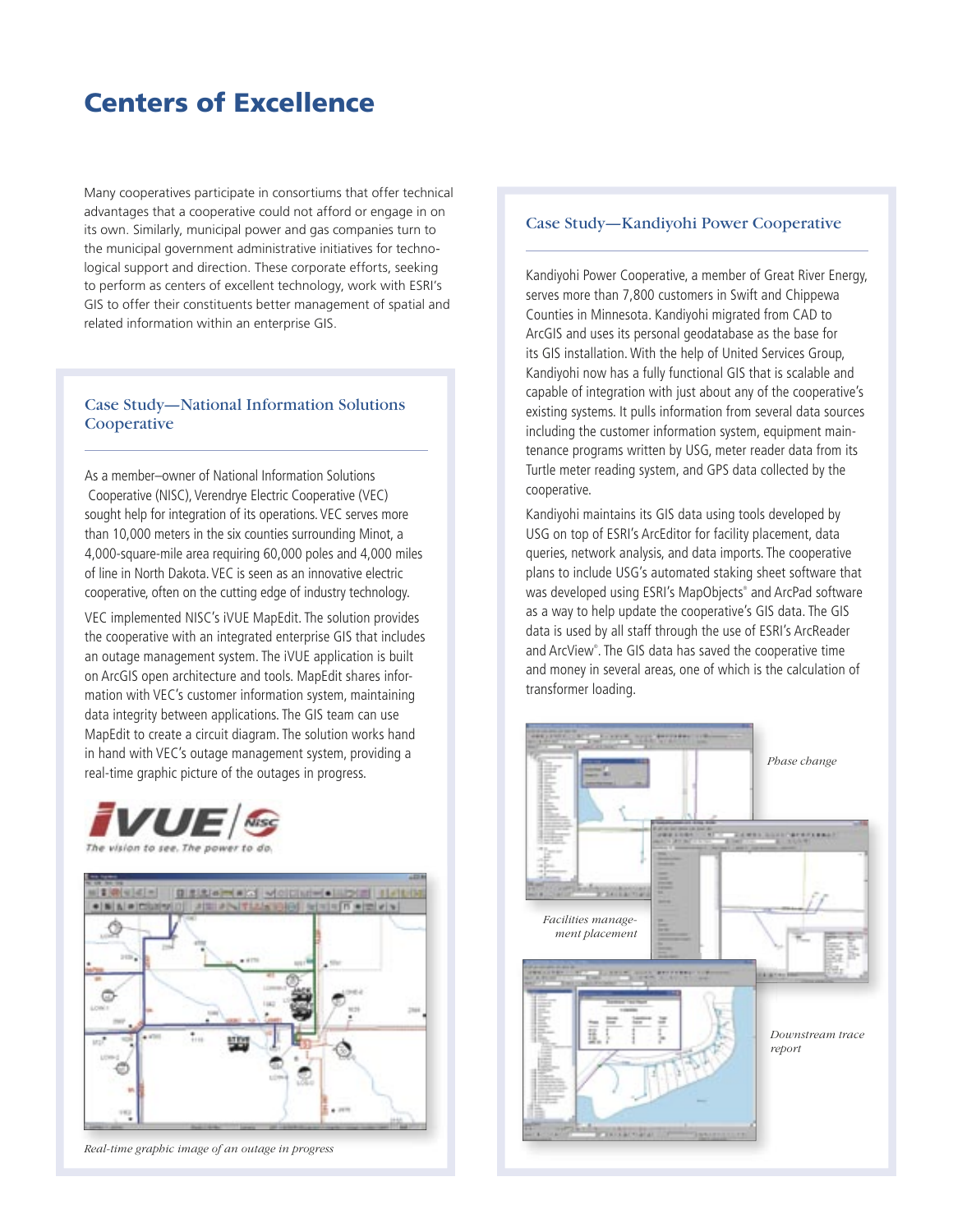### ESRI Business Partners

*ESRI's business partners for the electric and gas industry bring to municipalities and cooperatives leading industry applications. Consultation support, extensions, and customization help you get the most out of GIS. Presented here is a list of ESRI business partners featured in the stories in this brochure.* 

#### MetCalf & Eddy Inc.

MetCalf & Eddy Inc. provides GIS and engineering services to meet the needs of clients on a variety of project types including utilities, primarily water and wastewater management. M&E helps clients comply with government initiatives, such as GASB 34, and secure every available dollar of capital funding. Using ESRI software, M&E integrates spatial data with engineering tools to enhance clients' operations. Its information technology specialists can evaluate, recommend, and implement the required system architecture to achieve client goals.

Visit Metcalf & Eddy at **www.m-e.com**.



#### Miner & Miner, Consulting Engineers, Inc.

Miner & Miner, Consulting Engineers, Inc., a Telvent company, is a world leader in the development and implementation of ESRI's ArcGIS software for utilities. M&M's ArcFM solution is a powerful collection of tools for managing, modeling, and editing facility and land base data for the enterprise. It provides the framework to maintain consistent business rules in a simple, intuitive editing and viewing environment. ArcFM assists utilities in increasing productivity, lowering costs, and improving services by allowing them to effectively manage spatial information for design, maintenance, and outage management.

Visit Miner & Miner at **www.miner.com**.



#### MiniMax Corporation

MiniMax Corporation provides a wide range of solutions for the utility industry and is the industry leader in work order automation and staking (field design) software. StakeOut, MiniMax's flagship software package, automates the entire utility work order process—from field design to work order tracking to closeout. MiniMax's other solutions include ScadaCam, a Webbased security monitoring system for electric facilities; EaseOut, a field-based legal easement generator; and GIS field collection data development and management services as well as software customization.

Visit MiniMax at **www.minimax.net**.



#### National Information Solutions Cooperative

National Information Solutions Cooperative (NISC) is an information technology company that develops and supports software and hardware solutions for its member–owners that are primarily utility and telecommunications cooperatives. NISC provides software and hardware solutions such as Internet bill payment and presentation, graphical and mobile mapping systems, activity costing systems, and energy deregulated billing.

Visit NISC at **www.nisc.cc**.



#### Origin GeoSystems, Inc.

Power Delivery Associates subsidiary, Origin GeoSystems, Inc., is a software development firm specializing in GIS specifically designed for utilities. It offers Origin GIS, an ArcGIS extension to ArcEditor or ArcInfo, and a wide range of supporting software products and services that are designed to enhance the engineering and operations functions of utilities. Origin GIS is a MultiSpeak2 compliant product that uses the ESRI MultiSpeak data model. Origin GeoSystems offers utilities a range of implementation, data conversion, and integration services.

Visit Origin GeoSystems at **www.OriginGIS.com**.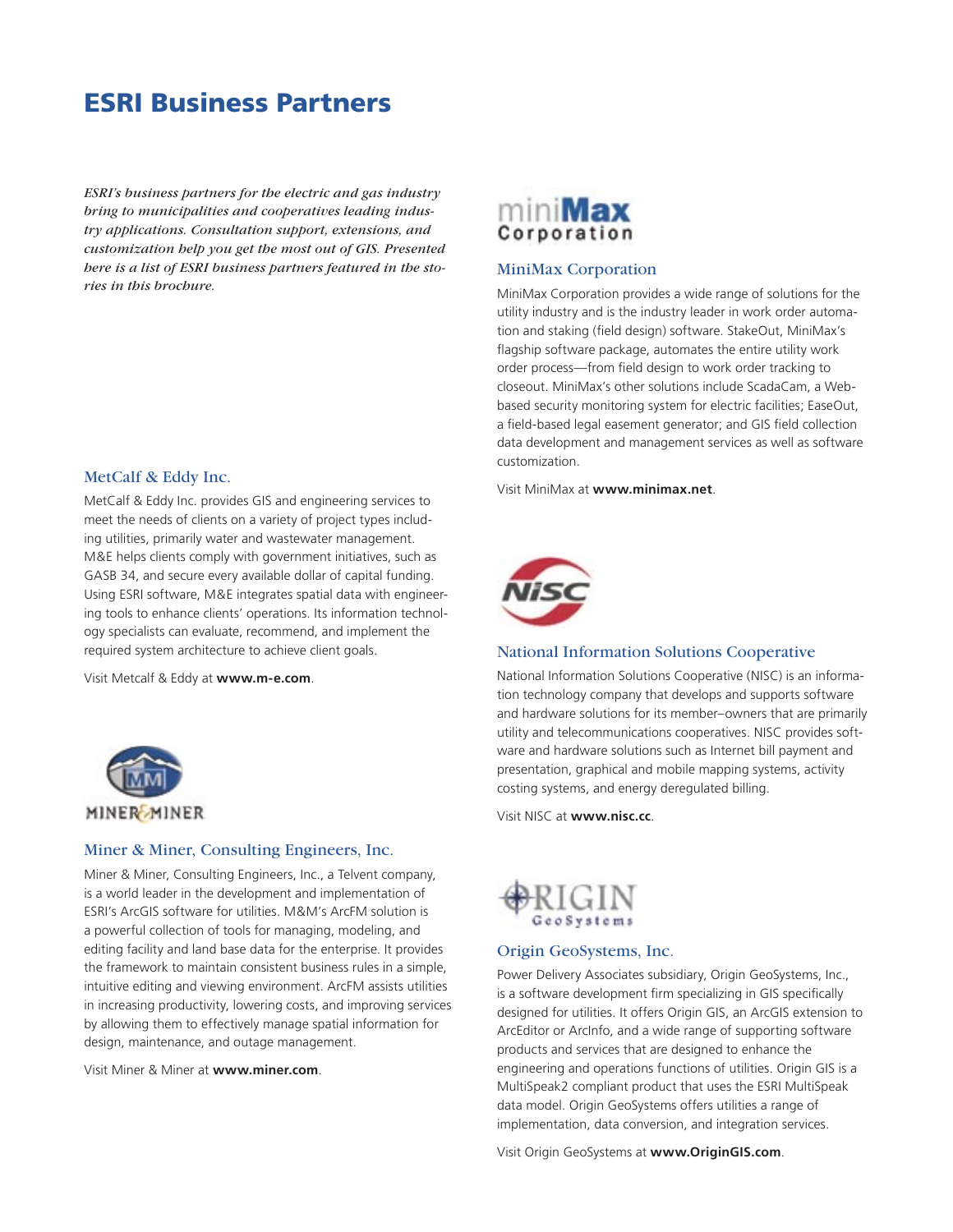### ATTERSON & DEWAR

#### Patterson & Dewar Engineers, Inc.

Patterson & Dewar Engineers, Inc., is a full-service engineering firm that has been committed to serving the utility industry for more than 50 years. Its team of engineers and GIS/GPS professionals have many years of experience working in the utility market. P&D was established in 1947 with a focus on providing quality services at an automated mapping solution that easily interfaces with all appropriate software solutions. PDMap contains programs that run within ESRI's GIS software. Patterson & Dewar is conservatively managed and continues to provide the kind of service and expertise the industry has come to expect.

#### Visit Patterson & Dewar at **www.pd-engineers.com**.



#### Southeastern Reprographics, Inc.

Southeastern Reprographics, Inc., provides mapping and field inventory services to the electric, gas, and water utility industries. Its name was derived from the methods employed in that era for map creation, which generally used photographic and cartographic processes. SRI has an excellent reputation within the utility industry for services related to GIS implementation. Services include basemapping, field inventory and verification services, digitization of distribution facilities, software and project consulting services, scanning, and desktop mapping.

Visit Southeastern Reprographics, Inc., at **www.srimap.com**.



#### Tadpole Technology

Tadpole Technology-Geospatial Solutions Division provides enterprise field information systems to utilities, telecommunications, and public service industries and deploys ESRI-based technology in the field. Tadpole Technology's ESRI software-based offerings include CAD, raster, and redline extensions to ArcPad; ArcPad project and application services; GeoSync, an embeddable synchronization engine built in ArcObjects™ for ESRI; ArcReader, ArcView, ArcEditor, and Miner & Miner's ArcFM Viewer and Designer; and CAD and raster extensions to ArcGIS.

Visit Tadpole Technology at **www.tadpoletechnology.com**.



#### Telcordia Technologies

Telcordia Technologies-Geospatial Solutions Group provides geospatial network management products, services, and solutions to electric, gas, water and wastewater, and Utelco companies. Partnering with Miner & Miner, Telcordia Technologies resells the ArcFM solution and provides best practices in project management, systems integration, and consulting services. For the expanding utility providing telecommunications services, Telcordia Technologies offers Network Engineer—an ArcGIS software-based engineering application—to manage the complete network infrastructure of multiple technologies including fiber, copper, coax, and so forth.

Visit Telcordia Technologies at **www.telcordia.com**.



#### United Services Group

United Services Group (USG), a business services unit of Great River Energy, uses ESRI software for providing AM/FM/GIS services to its member cooperatives. Great River Energy is a generation and transmission cooperative that serves 28 distribution cooperatives in Minnesota and Wisconsin. USG was established by Great River Energy as a shared services organization to provide engineering and technical services to cooperatives and municipalities in the Midwest.

Visit United Services Group at **www.usgweb.com**.



#### UAI, Inc.

UAI, Inc., is a leading developer of cutting edge technology that enhances the use of GIS in the automation of day-to-day operations for gas, water/wastewater, and electric utilities. Outage response, electronic staking, work order management, mobile crew tracking, and fleet management are enhanced by UAI's UtilityCenter™ solution. UAI seamlessly integrates customer information systems, automated meter reading, work management systems, interactive voice response, and other third party systems while using the Intranet to push information across departmental lines via Web enabling modules. Complete GPS field inventory, data conversion, and pole/line inspection services are also available.

Visit UAI at **www.uai.com**.